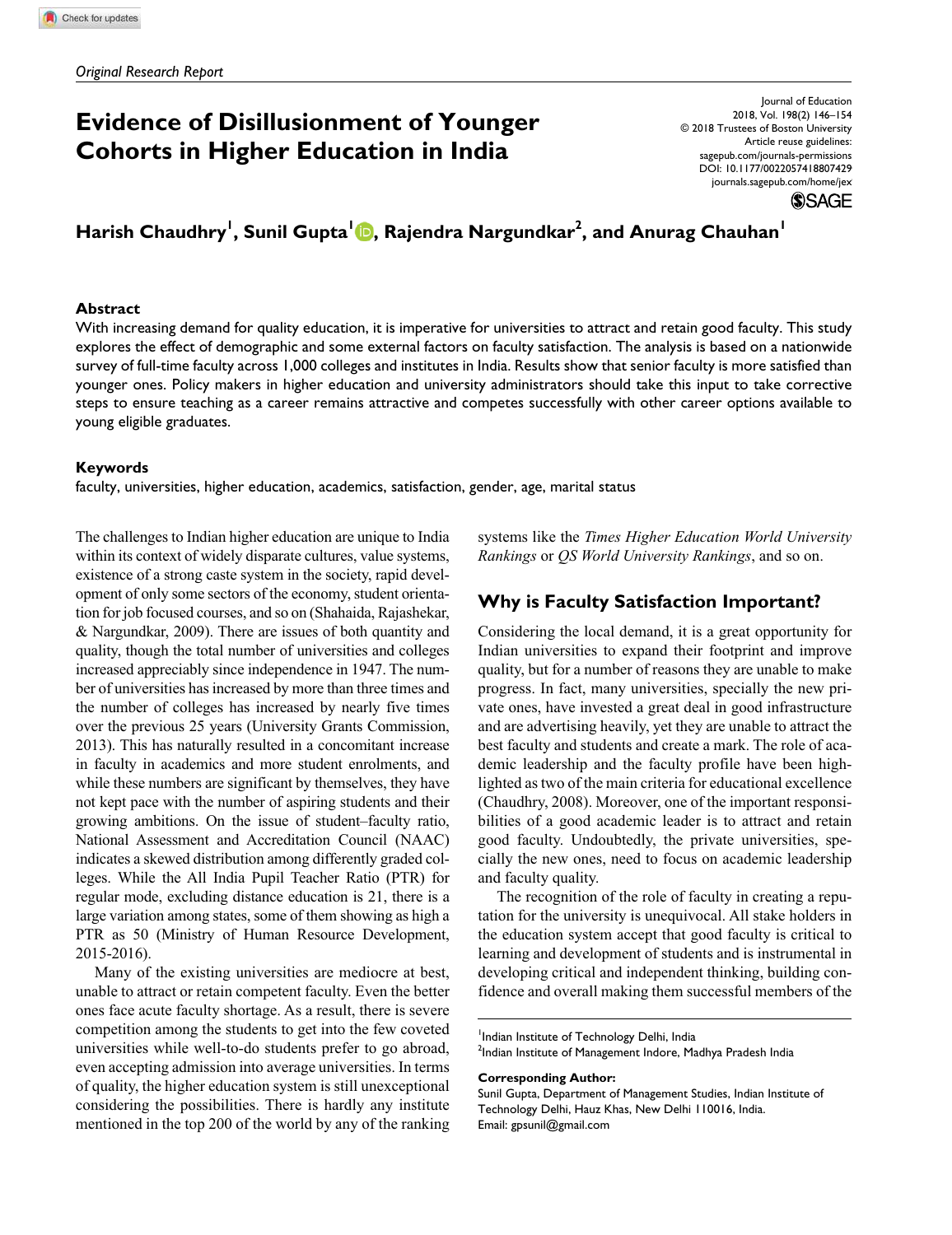society. The competence of the academic staff in terms of knowledge, qualifications, teaching expertise, and communication skills is one of the quality dimensions in higher education (Owlia &Aspinwall, 1996). Little wonder then that the success of in institute depends upon its ability to attract, recruit, and retain good faculty (Mazzarol, 1998). The role of faculty is also important in creating an environment for student learning and engagement, perhaps even playing the principal part in student learning (Umbach & Wawrzynski, 2005). Assessment literature too is full of evidence suggesting faculty's role in student assessment, which is a reflection of the student's learning outcomes and the institution's focus (Banta, 1999; Foley, Mackey, & Terry, 1996; Schilling & Schilling, 1998).

The level of satisfaction of the faculty of any institution is a basic factor in how much they apply themselves and give back to the job and also to their decision to stay or leave. A lower overall faculty job satisfaction (including organizational satisfaction and career satisfaction) can affect productivity and quality of work (Tack & Patitu, 1992) and is likely to result in the faculty leaving their institution (John C. Smart, 1990). However, most educated young professionals in India perceive academics as their last resort and even when they join, they get disillusioned when they come up against the system (Agarwal, 2006).

## **Previous Research**

Very little research has been conducted on the academic profession in India. The U.S.-centric body of literature on faculty job satisfaction has largely focused on gender and has consistently brought out the gender inequalities. The discrimination against women has been revealed in many studies. Moore and Sagaria (1993) find that women are discriminated against men while hiring. Those that are hired are taken into lower levels, are put in nontenure track positions that lack job security and are lower paid (Harper, Baldwin, Gansneder, & Chronister, 2001) and are promoted less often (Bain & Cummings, 2000) and more slowly (Bentley & Blackburn, 1992). In addition, female faculties also have to deal with heavier teaching loads (Park, 1996; Xie & Shauman, 1998). Not surprising then that many studies have found female faculty members to have lower overall satisfaction levels than their male counterparts (Bilimoria et al., 2006; Hult, Callister, & Sullivan, 2005; Olsen, Maple, & Stage, 1995; Settles, Cortina, Malley, & Stewart, 2006; Tack & Patitu, 1992). However, this is not a consistent outcome in all studies as Okpara, Squillace, and Erondu (2005) and Oshagbemi (1997) show female faculty to be more satisfied with their jobs, or Ward and Sloane (2000) who did not find gender to be a significant variable affecting overall satisfaction levels.

Marital status too has been studied for its impact on faculty satisfaction with mixed results. Some studies have found that married faculty are reportedly more satisfied (Cetin, 2006; Hagedorn, 2000; Leung, Siu, & Spector, 2000), while others have shown that marriage has a negative impact on satisfaction (Bryson, Bryson, & Johnson, 1978). King, Murray, and Atkinson (1982) in a national survey of Canadian adults, find that while women are more satisfied, the married ones show even higher satisfaction compared to the unmarried ones or divorcees.

The relationship between age and job satisfaction in business situations has been examined in many studies over the years. Again, the results have been found to be mixed. Many studies have found age to significantly affect job satisfaction. In a comprehensive review of literature up to 1955, Herzberg, Mausner, Peterson, and Capwell (1957) discuss a "U" shaped relationship between age and job satisfaction. In another comprehensive review of 185 studies, Rhodes (1983) reported that age and job satisfaction may be best described as a positive linear relationship. Muchinsky (1978) however found that public utility workers over 50 years were less satisfied on four out of five aspects of job satisfaction under study. In a study of academic staff in United Kingdom, Hickson and Oshagbemi (1999) found age to be negatively related to job satisfaction for teaching activity but positively related for research activity. In a study of full-time teachers in American universities, Okpara et al. (2005) found younger academics to be less satisfied than their senior counterparts.

The effect of dependents on satisfaction has also been considered by some researchers. Carr et al. (1998, p. 536) have found that women with dependent children tend to publish less, have lower perception of their career progress, and were less satisfied with their careers. Taking care of children and other dependents like aged parents, referred to as "lifestyle stressors" by Tack and Patitu (1992), is shown to affect women faculty.

It is generally found that faculty turnover is higher, expressing lower satisfaction, at institutions that have to cope with financial hardship and face enrollment challenges (Cameron, Whetten, Kim, 1987; Cameron & Zammuto, 1983). The same is also true for institutions with poor governance and autocratic in nature (Bowen & Schuster, 1986; Smart, 1990). These factors are reflected to some extent in the higher education structure in the country.

In India, there are six types of universities/universitylevel institutions broadly falling either under central or state governmental control or private (University and Higher Education, 2016). Private universities are seen as being more authoritarian and having a more competitive work ethic, while government controlled institutions are perceived as indifferent with standardized workloads and pay structures. Most private institutions also have to maintain a tight leash on finances as their student enrollments are strained. These differences could affect the satisfaction lev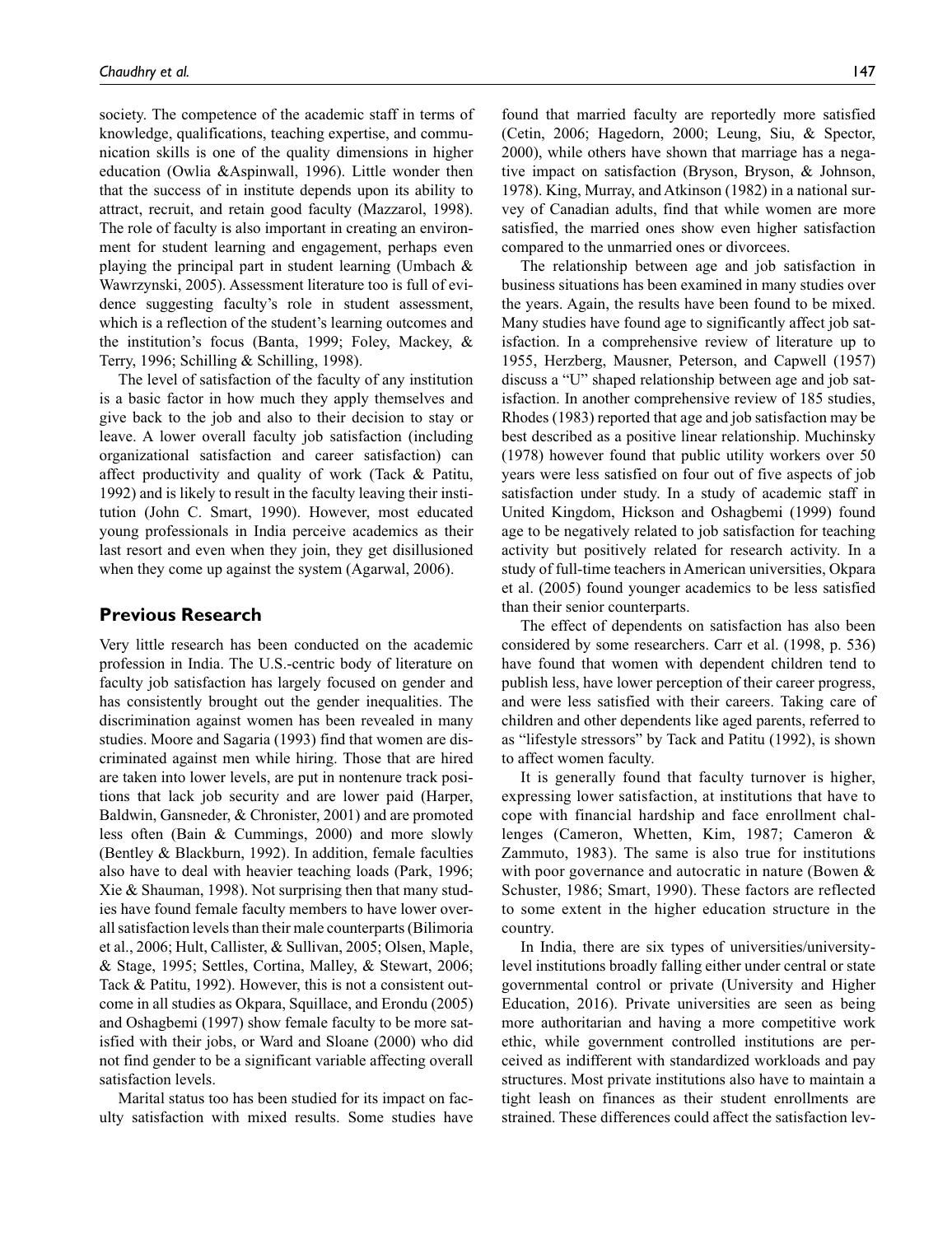els of faculty and is assumed as another independent variable in this study.

We have reduced the six different types of ownership structures to three for simplification in tune with management homogeneity. Central and state government universities are taken in one category, called "Government," aided and unaided private universities are combined in the second category, namely "Private" and the autonomous institutions, including deemed universities are taken as the third category, called "Autonomous." Most autonomous institutes in the country have a positive reputation for performance, perhaps due to their independence from onerous university regulations.

Some gender based studies have also explored the effect of discipline on satisfaction levels, but have concentrated mainly on engineering and natural sciences areas (Callister, 2006; Long, Allison, & McGinnis, 1993), perhaps because of the noticeable pay differences. Ward and Sloane (2000) have shown that inequality in pay across disciplines can affect job satisfaction. Hagedorn (2000) has underlined the effect of discipline on faculty satisfaction and its influence on retention and turnover (Xu, 2007). Therefore, we use discipline as another independent external factor in our study.

Rank and tenure status are some other variables that have been found to affect faculty satisfaction (Adkins, Werbel, & Farh, 2001; Tack & Patitu, 1992; Ward & Sloane, 2000). Generally, higher ranks are found to have higher satisfaction levels (Herzberg et al., 1957) and a similar tendency is found in the field of education (Oshagbemi, 1997). Okpara et al. (2005) have found that women faculties above the rank of associate professor are more satisfied than their male counterparts of similar rank. In the Indian system, it is seen that the rank may not accurately depict the status of the faculty as it is often due merely to the chronological seniority and other local factors. Thus, we decided to take teaching at a postgraduate (PG) level as opposed to teaching at an undergraduate (UG) level as a surrogate for the distinction or eminence of the faculty as is indicated by rank, especially in Western countries.

# **Research Question and Hypotheses**

Given the existing conditions affecting faculty job satisfaction, an understanding of faculty satisfaction levels among different demographic segments could be a first step in targeting efforts to increasing satisfaction among the most disaffected sections and indeed, to also find out the reasons for relative higher satisfaction among other segments. The demographic variables chosen for the survey were gender, age, marital status, and family size as measured by the number of dependents. In addition, we explore three external factors, viz. type of university, disciplinary affiliations and whether the faculty is teaching at UG or PG level, that have shown relevance in previous research.

These variables have been explored earlier by researchers as mentioned above, albeit in other countries with different context, cultures and systems. We begin with a univariate analysis of variance (ANOVA) for the main effects between the dependent and the seven independent variables and formulate our hypothesis as the following:

**Null Hypothesis**: The mean level of job satisfaction remains the same for all demographic independent variables and the external variables of discipline of the faculty, the type of institution where they work and whether the faculty teaches at UG or PG level.

# **Data**

Data for this study were taken from a comprehensive field survey conducted by the Department of Management Studies of Indian Institute of Technology, Delhi, in 2013, on the status of the academic profession in higher education in the country. In this cross-sectional study, responses to a structured questionnaire were taken from a universe of 673 Universities and 34,000 colleges, covering almost the entire country, with the objective of determining the change in academic profession over the past. Data were collected using stratified and convenience sampling technique. 2,300 responses were received, out of which 252 responses were found to be invalid.

After filtering out part-time, guest, adjunct, visiting faculty, and persons in nonacademic administrative positions like placements, business development, and so on, 1,434 cases have been analyzed. Descriptive statistics of the final sample, cross-tabulated with gender and marital status, have been summarized in Table 1.

The difference in sample size for the individual variables is less than the total sample size in the data due to unresponded cases. To be able to run an ANOVA with the age variable, it was converted to 3 nominal levels. The first level is for less than or equal to 27 years which roughly corresponds to a young person, usually unmarried, just starting off in his or her career. The second level is from 28 up to 40 years where most respondent are married, more or less settled into their careers and less vulnerable to consider a career change at this stage. The third level is of 41 years or older respondents, who have firmly chosen academics as their profession with little chance of changing. This age group is most expected to show highest levels of satisfaction.

Number of dependents has been limited to five categories. If the findings of Tack and Patitu (1992) are corroborated, that taking care of more dependents creates more stress, which in turn affects satisfaction, we believe that the difference in stress, and thus satisfaction level is expected to be most discernible within the dependent range of zero to four. Similarly, discipline of the faculty has been limited to four categories based on previous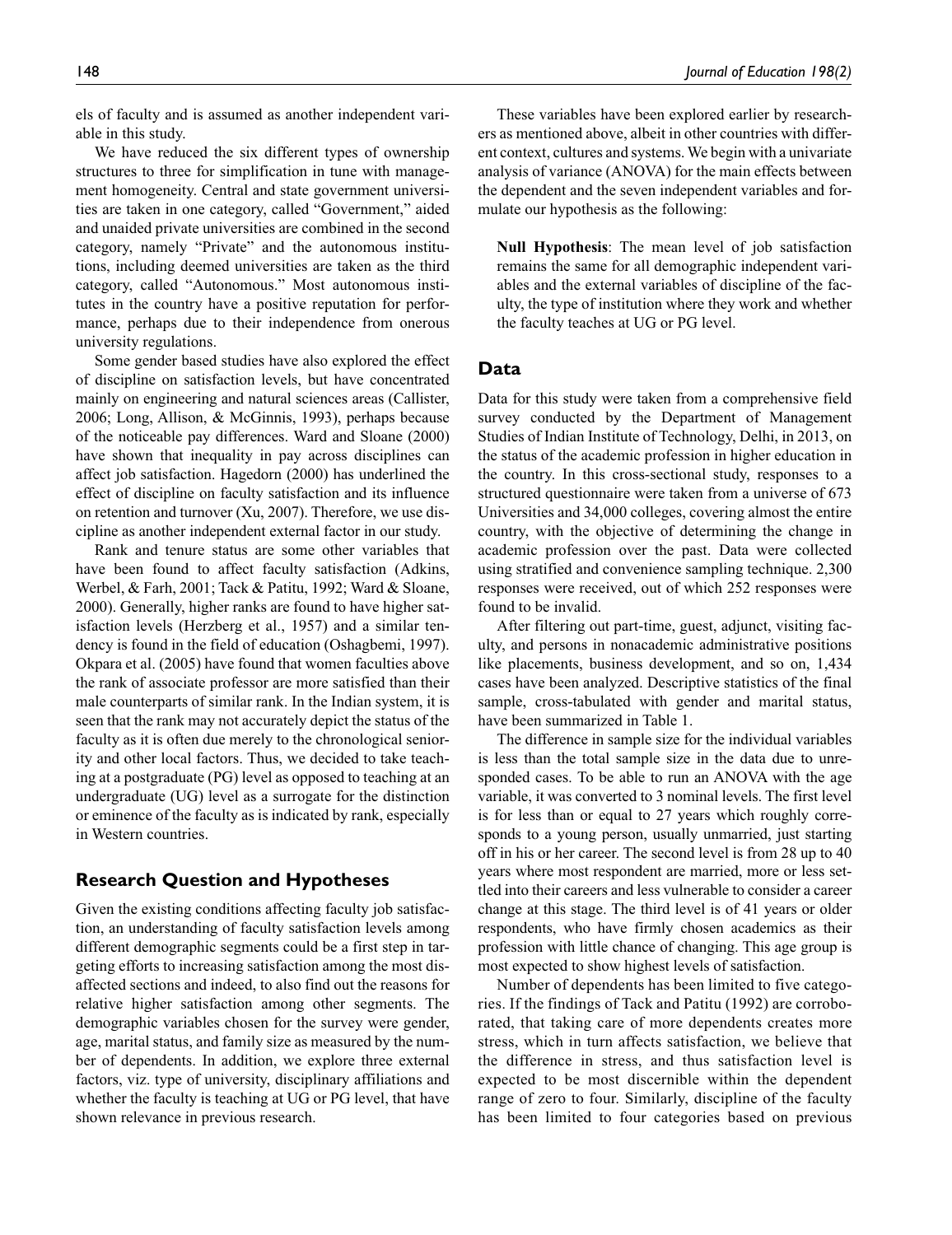|                     | Female         |       |        | Male  |         |       |                |       |       |
|---------------------|----------------|-------|--------|-------|---------|-------|----------------|-------|-------|
|                     | Married        |       | Single |       | Married |       | Single         |       |       |
|                     | Count          | Row % | Count  | Row % | Count   | Row % | Count          | Row % | Total |
|                     | 403            | 28.1  | 139    | 9.7   | 756     | 52.7  | 136            | 9.5   | 1,434 |
| Age_Bracket         |                |       |        |       |         |       |                |       |       |
| $<$ 27 years        | 6              | 6.7   | 48     | 53.3  | 7       | 7.8   | 29             | 32.2  | 90    |
| $27-40$ years       | 94             | 29.9  | 50     | 7.7   | 327     | 50.5  | 77             | 11.9  | 648   |
| >41 years           | 106            | 24.5  | П      | 2.5   | 309     | 71.5  | 6              | 1.4   | 432   |
| No. of dependents   |                |       |        |       |         |       |                |       |       |
| 0                   | $\overline{7}$ | 3.3   | 119    | 56.1  | 3       | 1.4   | 83             | 39.2  | 212   |
|                     | 98             | 52.4  | 2      | 1.1   | 84      | 44.9  | 3              | 1.6   | 187   |
| 2                   | <b>116</b>     | 36.5  | 10     | 3.1   | 174     | 54.7  | 18             | 5.7   | 318   |
| 3                   | 50             | 24.9  | 3      | 1.5   | 139     | 69.2  | 9              | 4.5%  | 201   |
| 4 or more           | 34             | 2.1   | 5      | 1.8   | 218     | 77.9  | 23             | 8.2   | 280   |
| Discipline          |                |       |        |       |         |       |                |       |       |
| Medicine            | 23             | 48.9  |        | 2.1   | 21      | 44.7  | $\overline{2}$ | 4.3   | 47    |
| Management          | 66             | 30.7  | 29     | 13.5  | 97      | 45.1  | 23             | 10.7  | 215   |
| Engineering         | 27             | 16.0  | 21     | 12.4  | 86      | 50.9  | 35             | 20.7  | 169   |
| Arts and Humanities | 281            | 28.9  | 87     | 8.9   | 529     | 54.4  | 76             | 7.8   | 973   |
| Type of institution |                |       |        |       |         |       |                |       |       |
| Government          | 203            | 30.5  | 57     | 8.6   | 348     | 52.3  | 58             | 8.7   | 666   |
| Private             | 145            | 23.1  | 71     | 11.3  | 342     | 54.5  | 69             | 11.0  | 627   |
| Autonomous          | 13             | 36.1  | 2      | 5.6   | 17      | 47.2  | 4              | 11.1  | 36    |

**Table 1.** Descriptive Statistics Across Gender and Marital Status.

studies that have shown higher satisfaction in the engineering domain as compared to arts and sciences areas. Assuming that higher salaries for professional domains likely play an important role in satisfaction levels, we have maintained separate categories for medicine (category A), management (category B), engineering (category C), and clubbed all other fields, including arts, humanities, natural and physical sciences, social science, home science, and so on into category D.

Some authors have advocated taking multiple elements of job satisfaction into account to correctly assess this dimension (Brief & Weiss, 2002; Locke, 1976). Oshagbemi (1999) reports that a single measure tended to overestimate the level of satisfaction and downplayed dissatisfaction and indifference. In this survey, however, the data were collected for a wider purpose where assessing the level of satisfaction was not the principal objective. As, in the present case, we are only concerned with the relative degree of satisfaction reported by the respondents across different segments, and not with the absolute level of satisfaction, we take support from the studies of Scarpello and Campbell (1983), who have noted the likelihood of an overall measure job satisfaction being more comprehensive and steady than a composite variable comprising of multiple factors. While we justify the use of a single global measure of job satisfaction for the current study, it should not be seen as discounting the

importance of a multidimensional construct of the job satisfaction variable.

To empirically validate the single job satisfaction response, we checked its correlation with a few related supplementary questions. A person who indicates a high level of satisfaction should also indicate a high level of readiness to recommend academics as a profession to his friends and colleagues.

The four associated questions to job satisfaction were (response on a 5-point Likert-type scale):

- If there were choices, my inclination to change (from teaching profession) would be . . .
- This is a bad time for any young person to begin an academic career in my field . . .
- If I had it to do over again, I would not become an academic . . .
- I will recommend teaching profession to my friends/ family if asked . . .

A bivariate Pearson's correlation was carried out for responses for each of these questions with the response for their job satisfaction levels. The result is reproduced in Table 2, which shows correlation of job satisfaction with all the associated questions at significance of levels less than .01, validating the job satisfaction response, at least in consistency.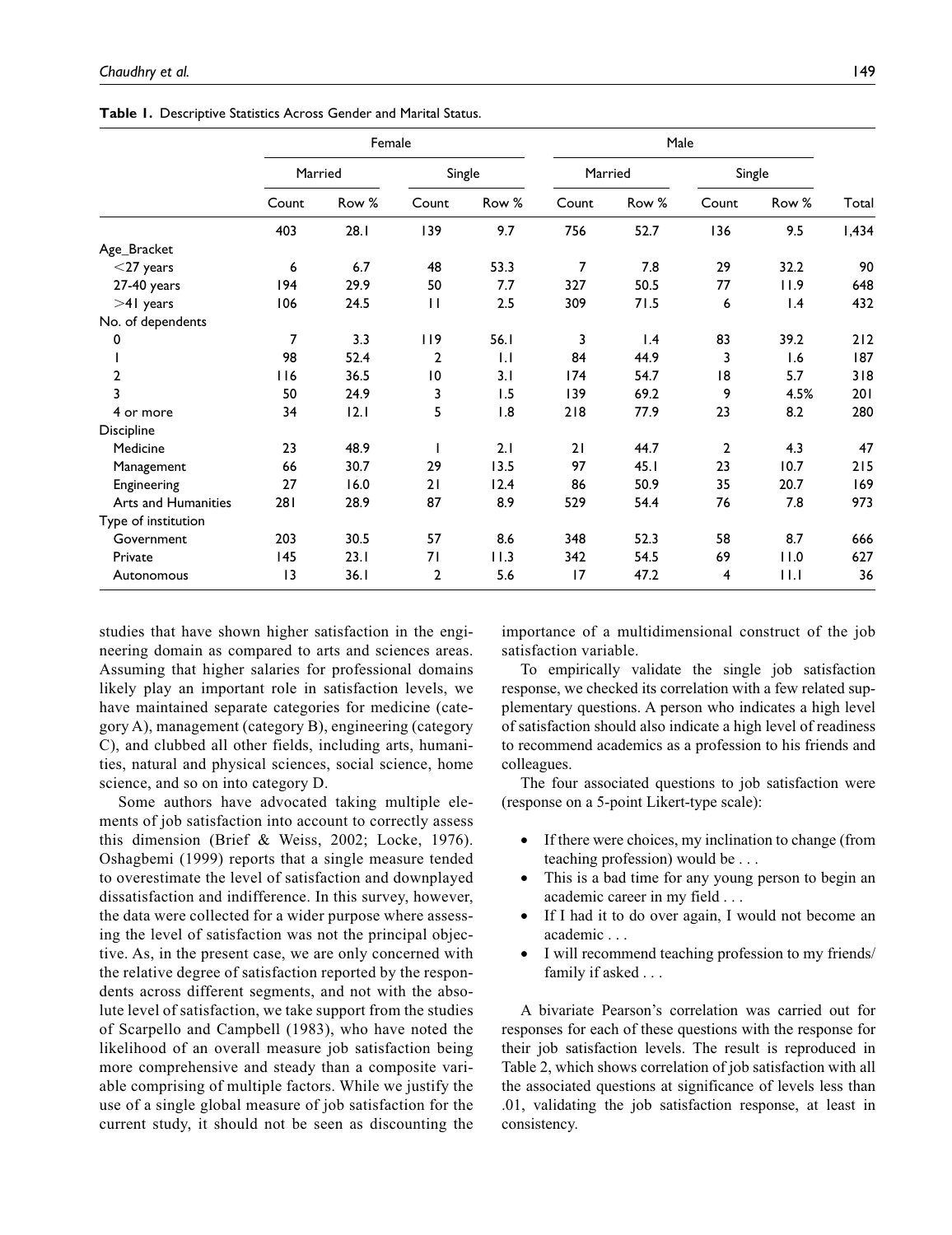|                     | Satisfaction | Change   | Bad time  | Not again | Recommend |
|---------------------|--------------|----------|-----------|-----------|-----------|
| Satisfaction        |              |          |           |           |           |
| Pearson Correlation |              | $-123**$ | $-.178**$ | $-.146**$ | .101**    |
| Sig. (two-tailed)   |              | .000     | .000      | .000      | .001      |
|                     | .421         | 1,330    | ,400      | 1,373     | 1,024     |
|                     |              |          |           |           |           |

#### **Table 2.** Correlations.

\*\*Correlation is significant at the .01 level (two-tailed).

# **Findings**

Previous research shows that of all the demographic variables, gender seems to be the most consistent factor affecting faculty job satisfaction. Most of these studies have shown job satisfaction to be higher among male faculty members compared to females, though the results are not consistent across all the studies. Marital status also has been found to affect satisfaction levels at job, but depending on the study, the impact has been either positive or negative. However, our study does not show any significant difference by marital status. Number of dependents also turns out to be an insignificant factor.

In fact, we find that the only demographic variable significantly affecting overall satisfaction levels is age with an *F* ratio of  $F(3,1073) = 3.78$ ,  $p = .010$  (Table 3).

However, we had created three artificial categories for age based on popular perceptions of relevant age brackets. But age is originally a continuous variable, and as our ANOVA analysis shows a distinct possibility of age playing a role in perception levels of satisfaction in the faculty, we decided to run an ordinary least squares (OLS) regression between satisfaction as a dependent variable and age in years as the independent variable. The linear regression equation (Table 4) was found to be significant with an F ratio of  $F(1, 1142) = 24.84, p < .000$  with an R<sup>2</sup> of .021. The Durbin–Watson statistic was 1.809 which is considered acceptable for assuming independence of errors as required for OLS.

Two of our nondemographic variables also showed significance—discipline of the faculty,  $F(4,1073) = 6.67$ ,  $p =$ .000, and type of the institute,  $F(2,1073) = 12.14$ ,  $p = .000$ . However, unlike some previous studies, status or distinction of the faculty did not seem to affect the satisfaction levels in this investigation.

Post hoc comparison using the Tukey's honestly significant difference (HSD) test for satisfaction as affected by discipline of faculty indicated that the mean satisfaction level for faculty in medical field (M = 3.39, *SD*  $=$ .29) was significantly less (at  $p < .01$ ) than those in management field ( $M = 4.09$ ,  $SD = .26$ ) and in arts and humanities field ( $M = 4.18$ ,  $SD = .25$ ), but was not significantly different from those in engineering field  $(M =$  $3.99, SD = .26$ .

#### **Table 3.** ANOVA (Dependent Variable: Satisfaction).

| Source                |   | F      | Sig. |
|-----------------------|---|--------|------|
| Gender                |   | 0.222  | .638 |
| Marital status        | 2 | 0.331  | .718 |
| Age_Bracket           | 3 | 3.777  | .010 |
| No. of dependents     | 4 | 0.590  | .670 |
| Discipline of faculty | 4 | 6.667  | .000 |
| Type of institute     | 2 | 12.141 | .000 |
| <b>UG/PG</b>          |   | 1.909  | .167 |

*Note. R* Squared = .073 (Adjusted *R* Squared = .058). ANOVA = analysis of variance;  $UG =$  undergraduate;  $PG =$  postgraduate.

**Table 4.** Regression (Dependent Variable Faculty Satisfaction).

|            | Unstandardized<br>coefficients |      |        |      |
|------------|--------------------------------|------|--------|------|
| Model      | R                              | SE   | t      | Sig. |
|            |                                |      |        |      |
| (Constant) | 3.343                          | .128 | 26.100 | .000 |
| Age        | .016                           | .003 | 4.984  | .000 |

*Note. R* Squared = .021 (Adjusted *R* Squared = .020).

Faculty in engineering field showed lesser satisfaction than their counterparts in arts and humanities. For others, there was no significant difference in satisfaction levels.

Tukey's HSD test for satisfaction as affected by the type of institution indicated that the mean satisfaction level for faculty in private institutions ( $M = 3.79$ ,  $SD = .24$ ) was significantly less (at  $p < .01$ ) than those in government universities ( $M = 4.09$ ,  $SD = .24$ ); however, the satisfaction levels at autonomous institutions did not differ significantly with government or private institutions.

## **Discussion**

Our results for gender not being a factor affecting the mean levels of satisfaction are surprising considering a deeply rooted gender bias in the society at various levels. India ranks 125 out of 188 in Gender Inequality Index (United Nations Development Program [UNDP], 2015) and yet female faculty are not less satisfied compared to their male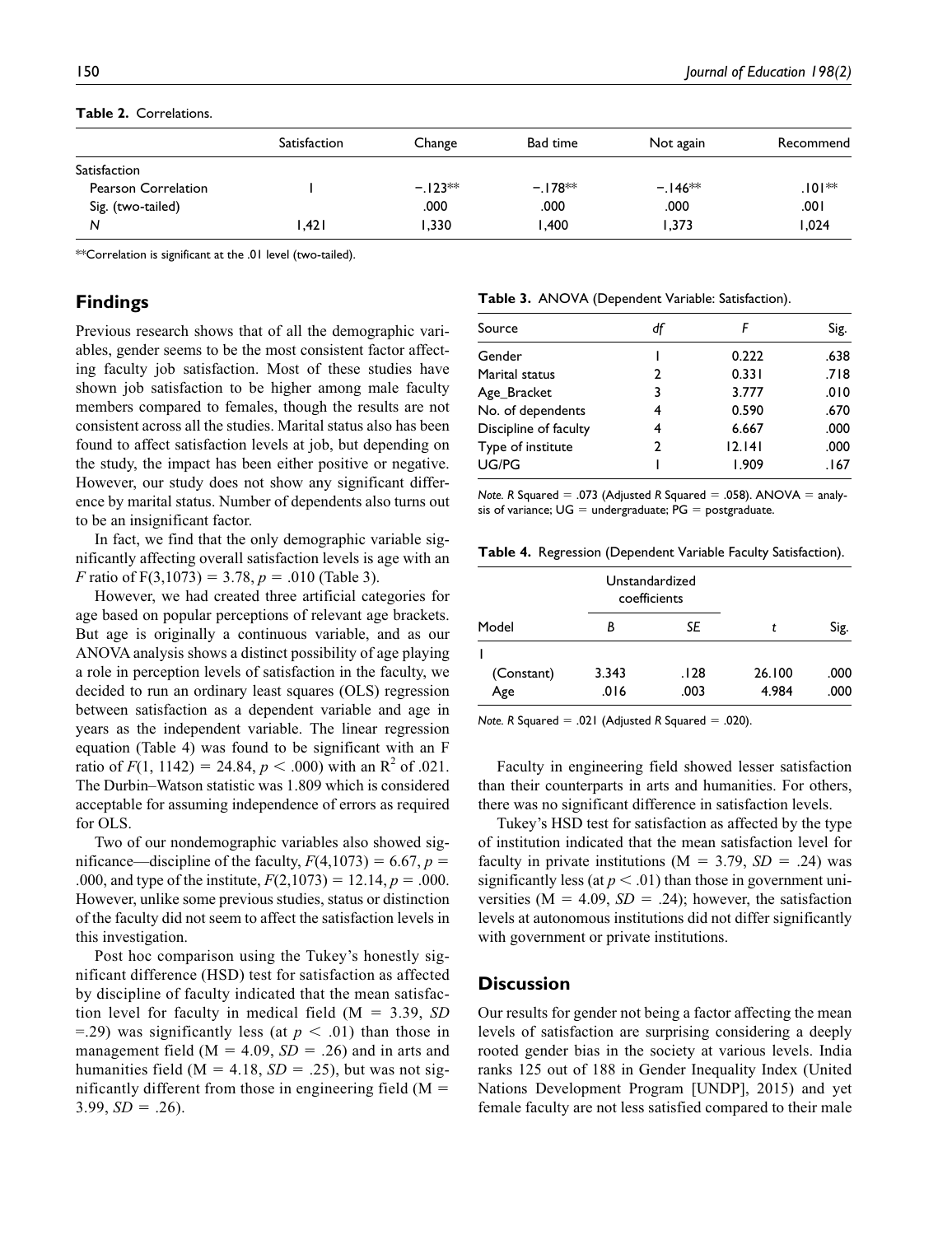peers. Perhaps there are reasons, possibly socio-psychological in nature, which may explain this outcome and suggests an area for further research in the future. It's possible that the female faculty find the academic profession to be more attractive due to the respect attached to it, the associated social outcome and manageable workloads even though pay may be lower and promotions rare. However, men look for higher pay and quicker career progression even though it may require sacrificing work–life balance to get there. The female participation in the workforce in India is estimated to be only 27% in 2016 as per the World Bank (n.d.) report, thus, putting a higher obligation on the men to earn more. This is a cultural manifestation where women folk are expected to stay at home and men are the bread winners, except in liberal families where the women have the family support to be independent. Clark (1997) offers another solution to the unexpected lack of lower job satisfaction levels reported by women by suggesting that if they expect less from their jobs, they are likely to be relatively more satisfied with the job. He further notes that as the surveys are conducted only on employed persons, it precludes those who may be dissatisfied enough to have left the work force. In other words, in a social milieu where women are generally patronized for leaving their home for work, they will be more likely to leave their employment even for minor dissatisfaction, while men would be under more pressure to continue to work. Thus the women who remain in work force are expected to show a higher level of satisfaction on average, as compared to men.

Though the limited studies exploring the marital status and satisfaction have found a relationship, there is a lack of a convincing argument explaining it. Our study shows no such relationship and in the absence of any compelling rationale, our findings may be considered factual.

It has been shown that the numbers of dependents have an impact on job outcomes and leads to stress. Dependents require attention in varying degrees, which takes up limited mind space which in turn affects the job, or at least a perception that one is unable to give 100% to the job. This can give rise to a feeling that it is affecting one's career, or it may indeed be so. It may be thus argued that more dependents will only exacerbate the situation and levels of satisfaction could be expected to drop. However, we do not find faculties with less or no dependents to be any more satisfied than others with more dependents. We propose that the continuance of the joint family system, even if in decline, might be providing the vital support resulting in better stress management by the families with larger number of dependents so that it does not become a factor affecting the satisfaction levels at work.

Previous studies on relationship between age and satisfaction has thrown all conceivable results, from no significant relationship to positive linear, negative linear, and nonlinear. This leads us to believe that age as an explanatory variable for satisfaction may be moderated by the type of organization (Bernal, Snyder, & McDaniel, 1998), type of job, and the regional environment. Our study shows age to have a positive linear relationship  $(B = .016)$  with overall job satisfaction in the context of our educational system.

Lower satisfaction among younger people in higher academics is an area of concern and opens a subject of enquiry into its causes. It is conceivable that this is a reflection of disillusionment among them and the policy makers need to reflect on the reasons thereof and make amends so that the new entrants to the field, with energy and enthusiasm, are available along with the mature and experienced academics to balance the demographic profile and to ensure a continuous availability of quality faculty. The higher education system in India has been examined in some detail by Agarwal (2006) and he comments upon its discouraging state and has noted many flaws in areas ranging from governance to reservations for certain communities to supply and demand. It is possible that the older faculties have come to terms with these discouraging realities and/or these realities have crept up on them slowly without realization, and they are not unduly perturbed by it. Not to mention that senior faculties would generally be holding a higher position with better remunerations and social standing (Saleh & Otis, 1964). However, if our surrogate measure of the faculty teaching at an UG or PG level is indicative of eminence and social standing of the faculty, then it would appear that social standing is not leading to higher satisfaction, because the results do not show difference in satisfaction levels of faculty teaching at UG or PG level. In contrast, the younger qualified professionals look for parity in comparative job opportunities and would feel more dissatisfied working in a field which is dogged with several issues.

Overall satisfaction is also different for the type of institution and the disciplinary affiliation of the faculty. Going by anecdotal evidence, we would expect the faculty in government colleges to be more satisfied because of higher income to responsibility ratio compared to their peers in private colleges. It is generally believed that faculty and student outcomes in government colleges are not clearly defined or even measured, which makes the faculty apathetic and indifferent over time, salary remaining the same. However, the better private colleges may not only pay more but also have stringent parameters for performance and publications while the mediocre ones do not pay well. We expect faculty in private colleges to be less satisfied. Our study shows that private university faculties are less satisfied than the government ones but there is no significant difference from their autonomous colleagues. In fact, satisfaction levels at autonomous institutes are not different from the satisfaction levels at other types of institutes. This implies that the satisfaction levels at autonomous institutes vary over a larger range than at other types of institutes.

Some previous studies have shown disciplinary affiliation of the faculty to affect her satisfaction which could be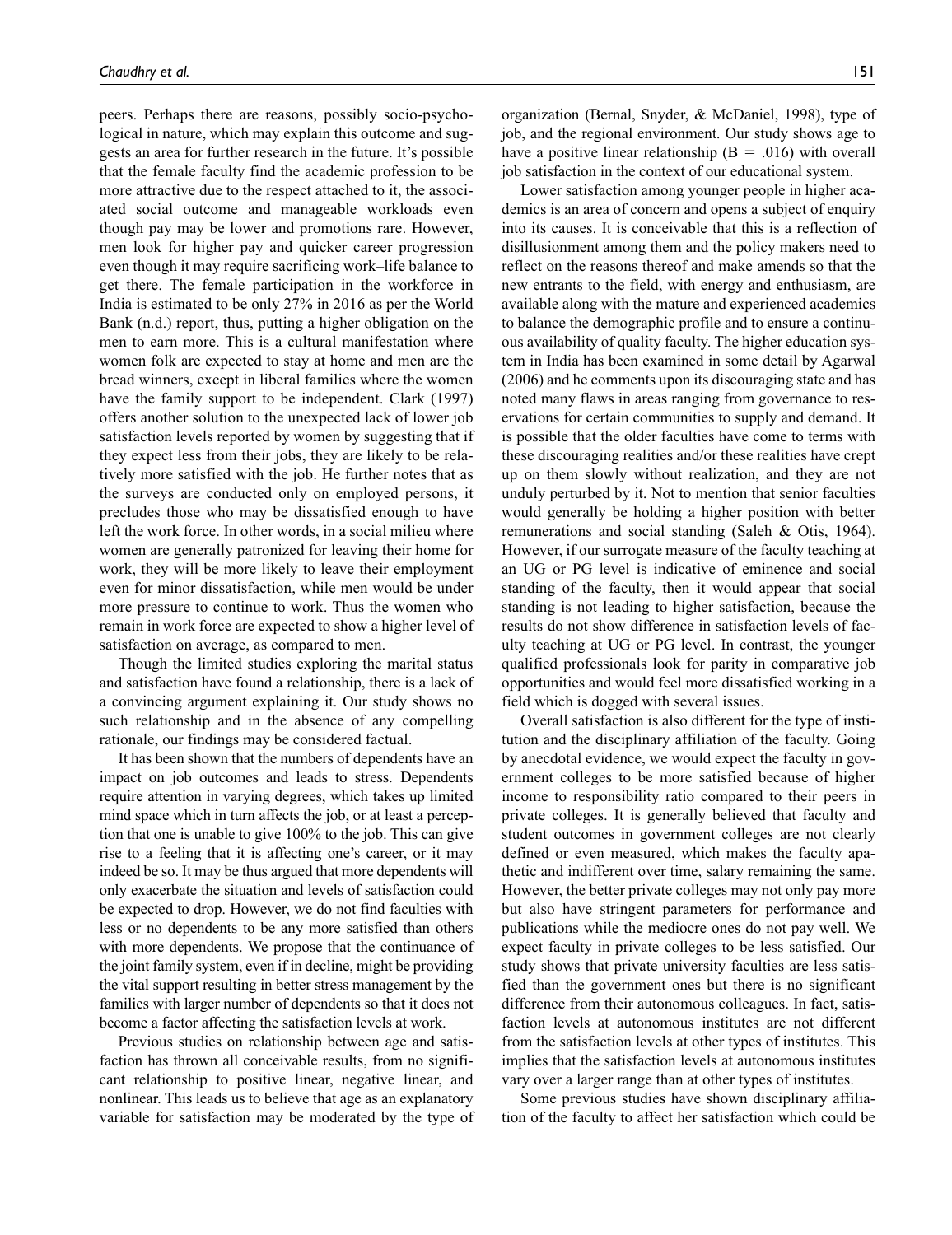due to salary differentials as proposed by Ward and Sloane (2000). In India, salaries of the government staff including government universities is fixed by the government based on the recommendations of the pay commission. This sets a sort of benchmark for the private universities as well and pay differentials based on discipline of the faculty are not common. It was thus surprising to see that the faculty in the field of medicine is less satisfied than faculty in business and commerce or faculty in arts and sciences. We interacted on a limited basis with some faculty in medicine and learnt that in addition to their teaching load, they also have outpatient department/surgery duties as well and yet earn much less than those who have their own practice. Some private college faculties are also known to have their own practice on the side or work at some private hospital. This brings in extra earnings, but at the cost of long working hours. Many medical colleges, including government and private, lack infrastructure like modern labs, equipment, proper sanitation, and so on, which by definition is much more complex than even at engineering colleges. These could be leading to stress, frustration, and dissatisfaction.

The biggest take away for the policy makers from this study is the lower satisfaction levels among the younger faculty cohorts. The academic lifestyle is no longer perceived to be either as attractive or as prestigious as it once was. Further research needs to be conducted to identify the causes and take corrective action to make academics a desirable vocational choice. This should also help the administrators in maintaining age diversity and continuity in work force because a dissatisfied employee is more likely to consider a job change (Cotton & Tuttle, 1986) which is further accentuated for younger employees because of their higher mobility.

# **Limitations of the Study**

One of the evident limitations of the present study is that the satisfaction level dependent variable is self-reported. We have tried to mitigate this with validating this response with responses to other related questions. There is a slight skew in favor of the female faculty in our sample. Instead of 32% female teachers at the university level, our sample has 38% female respondents.

## **Declaration of Conflicting Interests**

The author(s) declared no potential conflicts of interest with respect to the research, authorship, and/or publication of this article.

## **Funding**

The author(s) received no financial support for the research, authorship, and/or publication of this article.

## **ORCID iD**

Sunil Gupta **D** https://orcid.org/0000-0003-3043-278X

#### **References**

- Adkins, C. L., Werbel, J. D., & Farh, J. (2001). A field study of job insecurity during a financial crisis. *Group & Organization Management*, *26*, 463-483. doi:10.1177/1059601101264004
- Agarwal, P. (2006). *Higher education in India the need for change* (Working Paper No. 180). New Delhi: Indian Council for Research on International Economic Relations.
- Bain, O., & Cummings, W. (2000). Academe's glass ceiling: Societal, professional-organizational, and institutional barriers to the career advancement of academic women. *Comparative Education Review*, *44*, 493-514. doi:10.1086/447631
- Banta, T. W. (1999). Encouraging faculty involvement in assessment. In *Assessment update: The first ten years* (p. 7). San Francisco, CA: Jossey-Bass. Available from the ERIC database. (ED434637)
- Bentley, R. J., & Blackburn, R. T. (1992). Two decades of gains for female faculty? *Teachers College Record*, *93*, 697-709. Available from the ERIC database. (ED EJ450831)
- Bernal, D., Snyder, D., & McDaniel, M. (1998). The age and job satisfaction relationship: Does its shape and strength still evade us? *The Journals of Gerontology, Series B: Psychological Sciences & Social Sciences*, *53B*, P287-P293. doi:10.1093/geronb/53b.5.p287
- Bilimoria, D., Perry, S. R., Liang, X., Stoller, E. P., Higgins, P., & Taylor, C. (2006). How do female and male faculty members construct job satisfaction? The roles of perceived institutional leadership and mentoring and their mediating processes. *The Journal of Technology Transfer*, *31*, 355-365. doi:10.1007/ s10961-006-7207-z
- Bowen, H. R., & Schuster, J. H. (1986). *American professors: A national resource imperiled*. New York, NY: Oxford University Press.
- Brief, A. P., & Weiss, H. M. (2002). Organizational Behavior: Affect in the Workplace. *Annual Review of Psychology, 53*(1), 279-307. doi:10.1146/annurev.psych.53.100901.135156
- Bryson, R., Bryson, J. B., & Johnson, M. F. (1978). Family size, satisfaction, and productivity in dual-career couples. *Psychology of Women Quarterly*, *3*, 67-77. doi:10.1111/j.1471-6402.1978. tb00526.x
- Callister, R. R. (2006). The impact of gender and department climate on job satisfaction and intentions to quit for faculty in science and engineering fields. *The Journal of Technology Transfer*, *31*, 367-375. doi:10.1007/s10961-006-7208-y
- Cameron, K. S., Whetten, D. A., & Kim, M. U. (1987). Organizational Dysfunctions of Decline. *Academy of Management Journal, 30*(1), 126-138. doi:10.5465/255899
- Cameron, K. S., & Zammuto, R. (1983). Matching managerial strategies to conditions of decline. *Human Resource Management*, *22*, 359-375. doi:10.1002/hrm.3930220405
- Carr, P. L., Ash, A. S., Friedman, R. H., Scaramucci, A., Barnett, R. C., Szalacha, L. E., . . . Moskowitz, M. A. (1998). Relation of family responsibilities and gender to the productivity and career satisfaction of medical faculty. *Annals of Internal Medicine*, *129*, 532-538. doi:10.7326/0003-4819-129-7-199810010-00004
- Cetin, M. O. (2006). The relationship between job satisfaction, occupational and organizational commitment of academics. *Journal of American Academy of Business Cambridge*, *8*, 78-88.
- Chaudhry, H. (2008). *Excellence in management education* (Doctoral dissertation). Indian Institute of Technology Delhi.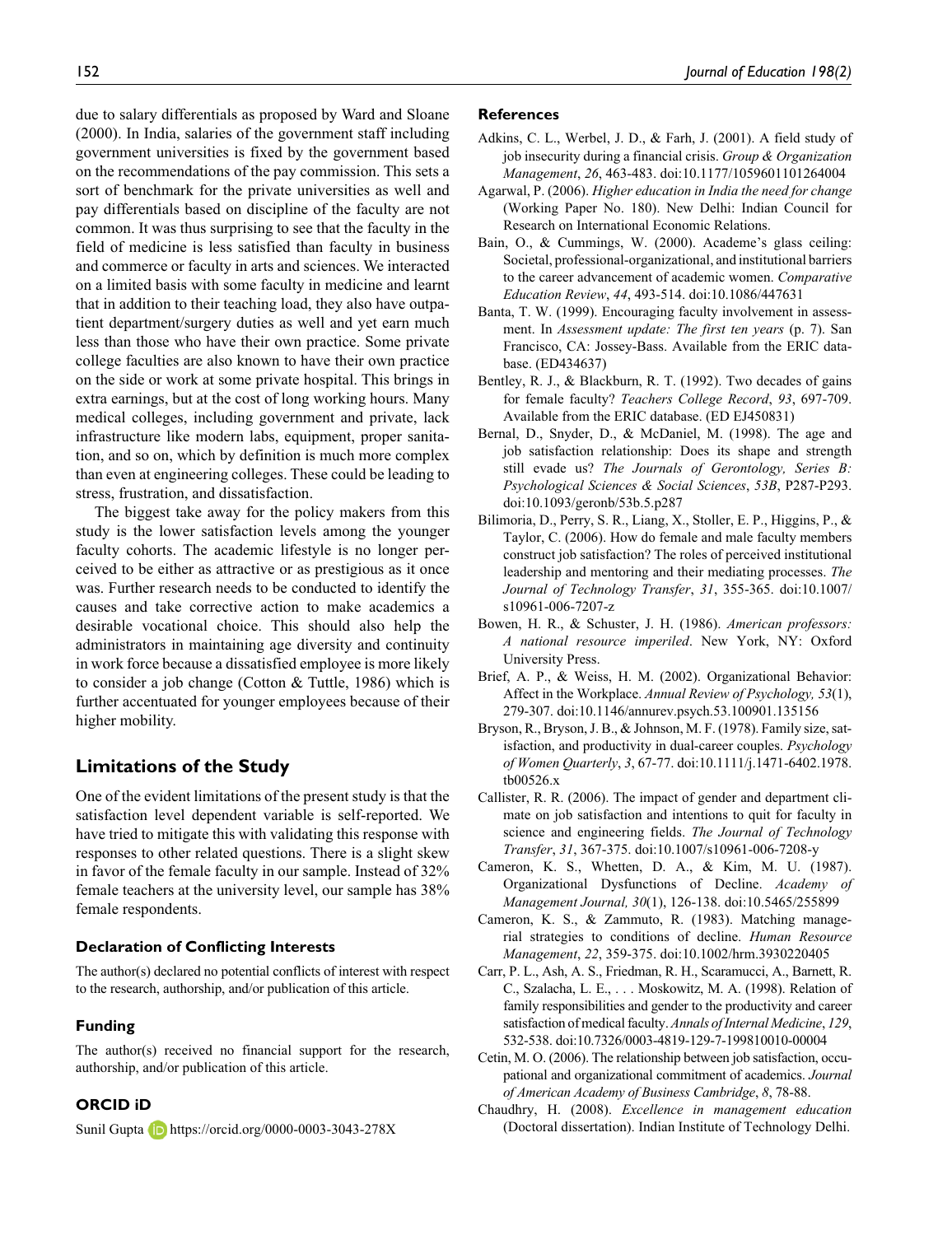- Clark, A. E. (1997). Job satisfaction and gender: Why are women so happy at work? *Labour Economics*, *4*, 341-372. doi:10.1016/s0927-5371(97)00010-9
- Cotton, J. L., & Tuttle, J. M. (1986). Employee turnover: A metaanalysis and review with implications for research. *The Academy of Management Review*, *11*, 55-70. doi:10.2307/258331
- Foley, T., Mackey, W., & Terry, J. (1996, March). *Decentralization and faculty ownership: Keys to a successful assessment strategy*. Paper presented at the Annual Meeting of the North Central Association, Chicago, IL. Available from the ERIC database. (ED393520)
- Hagedorn, L. S. (2000). Conceptualizing faculty job satisfaction: Components, theories, and outcomes. *New Directions for Institutional Research*, *2000*(105), 5-20. doi:10.1002/ir.10501
- Harper, E. P., Baldwin, R. G., Gansneder, B. G., & Chronister, J. L. (2001). Full-time women faculty off the tenure track: Profile and practice. *Review of Higher Education*, *24*, 237- 257. doi:10.1353/rhe.2001.0003
- Herzberg, F., Mausner, B., Peterson, R. O., & Capwell, D. R. (1957). *Job attitudes: Review of research and opinion*. Pittsburgh, PA: Psychological Service of Pittsburgh.
- Hickson, C., & Oshagbemi, T. (1999). The effect of age on the satisfaction of academics with teaching and research. *International Journal of Social Economics*, *26*, 537-544. doi:10.1108/03068299910215960
- Hult, C., Callister, R., & Sullivan, K. (2005). Is there a global warming toward women in academia? *Liberal Education*, *91*(3), 50- 57. Retrieved from https://www.aacu.org/publications-research/ periodicals/there-global-warming-toward-women-academia
- King, M., Murray, M. A., & Atkinson, T. (1982). Background, personality, job characteristics, and satisfaction with work in a national sample. *Human Relations*, *35*, 119-133. doi:10.1177/001872678203500203
- Leung, T. W., Siu, O. L., & Spector, P. E. (2000). Faculty stressors, job satisfaction, and psychological distress among university teachers in Hong Kong: The role of locus of control. *International Journal of Stress Management*, *7*, 121-138.
- Locke, E. A. (1976). The nature and causes of job satisfaction. In M. D. Dunnette (Ed.), *Handbook of industrial and organizational psychology* (pp. 1297-1343). Chicago, IL: Rand McNally.
- Long, J. S., Allison, P. D., & McGinnis, R. (1993). Rank advancement in academic careers: Sex differences and the effects of productivity. *American Sociological Review*, *58*, 703-722. doi:10.2307/2096282
- Mazzarol, T. (1998). Critical success factors for international education marketing. *International Journal of Educational Management*, *12*, 163-175. doi:10.1108/0951354981022 0623
- Ministry of Human Resource Development. (2015-2016). *All India survey on higher education*. Retrieved from http://aishe. nic.in/aishe/viewDocument.action;jsessionid=5A2C8A43F5 097A63B8B516562C3036D8?documentId=227
- Moore, K. M., & Sagaria, M. A. (1993). The situation of women in research universities in the United States: Within the inner circles of academic power. In J. Glazer-Raymo, E. M. Bensimon, & B. K. Townsend (Eds.), *Women in higher education: A feminist perspective* (pp. 227-240). Boston, MA: Ginn Press
- Muchinsky, P. M. (1978). Age and job facet satisfaction: A conceptual reconsideration. *Aging & Work*, *1*, 175-179.
- Okpara, J. O., Squillace, M., & Erondu, E. A. (2005). Gender differences and job satisfaction: A study of university teachers in the United States. *Women in Management Review*, *20*, 177- 190. doi:10.1108/09649420510591852
- Olsen, D., Maple, S. A., & Stage, F. K. (1995). Women and minority faculty job satisfaction: Professional role interests, professional satisfactions, and institutional fit. *The Journal of Higher Education*, *66*, 267-293. doi:10.2307/2943892
- Oshagbemi, T. (1997). Job satisfaction profiles of university teachers. *Journal of Managerial Psychology*, *12*, 27-39. doi:10.1108/02683949710164235
- Oshagbemi, T. (1999). Overall job satisfaction: How good are single versus multiple-item measures? *Journal of Managerial Psychology*, *14*, 388-403. doi:10.1108/02683949910277148
- Owlia, M. S., & Aspinwall, E. M. (1996). A framework for the dimensions of quality in higher education. *Quality Assurance in Education*, *4*(2), 12-20. doi:10.1108/09684889610116012
- Park, S. M. (1996). Research, teaching, and service: Why shouldn't women's work count? *The Journal of Higher Education*, *67*, 46-84. doi:10.2307/2943903
- Rhodes, S. R. (1983). Age-related differences in work attitudes and behavior: A review and conceptual analysis. *Psychological Bulletin*, *93*, 328-367. doi:10.1037//0033-2909.93.2.328
- Saleh, S. D., & Otis, J. L. (1964). Age and level of job satisfaction. *Personnel Psychology, 17*(4), 425-430. doi:10.1111/j.1744-6570 .1964.tb00077.x
- Scarpello, V., & Campbell, J. P. (1983). Job satisfaction: Are all the parts there? *Personnel Psychology, 36*(3), 577-600. doi:10.1111/j.1744-6570.1983.tb02236.x
- Schilling, K. M., & Schilling, K. L. (1998). *Proclaiming and sustaining excellence: Assessment as a faculty role* (ASHE-ERIC Higher Education Report, Vol. 26, No. 3). Washington, DC: School of Education and Human Development, The George Washington University. Available from the ERIC database. (ED420245)
- Settles, I. H., Cortina, L. M., Malley, J., & Stewart, A. J. (2006). The climate for women in academic science: The good, the bad, and the changeable. *Psychology of Women Quarterly*, *30*, 47-58. doi:10.1111/j.1471-6402.2006.00261.x
- Shahaida, P., Rajashekar, H., & Nargundkar, R. (2009). A conceptual model of brand-building for B-schools: An Indian perspective. *International Journal of Commerce and Management*, *19*, 58-71. doi:10.1108/10569210910939672
- Smart, J. C. (1990). A causal model of faculty turnover intentions. *Research in Higher Education*, *31*, 405-424. doi:10.1007/ bf00992710
- Tack, M. W., & Patitu, C. L. (1992). *Faculty job satisfaction: Women and minorities in peril* (ASHE-ERIC Higher Education Report No. 4). Washington, DC: School of Education and Human Development, The George Washington University. Available from the ERIC database. (ED353885)
- Umbach, P. D., & Wawrzynski, M. R. (2005). Faculty do matter: The role of college faculty in student learning and engagement. *Research in Higher Education*, *46*, 153-184. doi:10.1007/s11162-004-1598-1